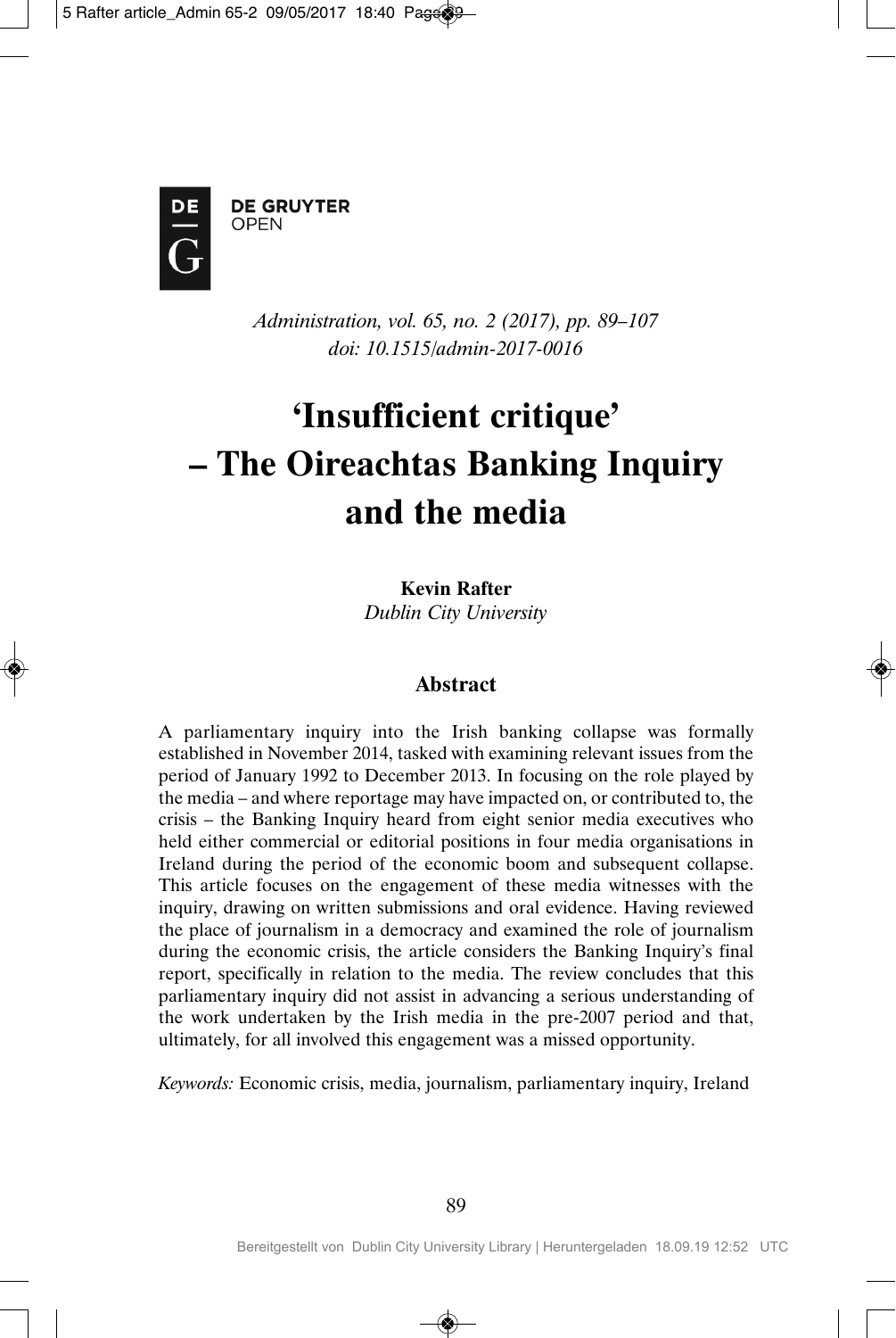#### **Introduction**

The media played a central role in the Irish economic crisis, no more so than in November 2010 when providing a platform for Patrick Honohan, the then governor of the Central Bank, to confirm to the country's population that an external bailout programme was required to prevent national bankruptcy. The nature of the Irish media's involvement in – indeed, responsibility for – the pre-2008 crash period has been the subject of considerable discussion (see Rafter, 2013). Alongside the political class and the economist community, the media has been identified as shaping, explicitly or implicitly, the environment in which major policy mistakes were made during the so-called Celtic tiger years (Donovan & Murphy, 2013).

When the terms of reference for an official parliamentary inquiry into Ireland's banking collapse were being finalised in September 2014, the media was included (Kelly, 2014). The decision was taken following the intervention of Socialist Party TD Joe Higgins. Despite some scepticism from his Oireachtas colleagues about the value of the move, Higgins secured agreement on an amendment to the final terms of reference to bring the media within the remit of the inquiry. In justifying why the media might be of interest, Higgins repeatedly referenced the revenues generated by media outlets from property advertising during the boom era, as well as their purchase of property websites in this period.

The Joint Committee of Inquiry into the Banking Crisis (hereafter, the Banking Inquiry) was formally established in November 2014. This article examines the media sector's engagement with the Banking Inquiry. In terms of the objective of this special issue, in evaluating changes in the wider political environment since the crisis, it is an interesting exercise to determine how the media – as represented by eight senior editorial and management executives – saw itself during the boom years and what lessons, if any, were learnt from reportage during these years. The place of journalism in a democracy and the literature on the role of journalism during the economic crisis – in Ireland and globally – are briefly reviewed in the next section. The following section focuses on the engagement of the media witnesses with the Banking Inquiry, drawing on written submissions and oral evidence. The inquiry's final report is then considered, specifically in relation to the media. The concluding section seeks to determine, based on the media engagement with the Banking Inquiry, whether anything has changed since the pre-crash period.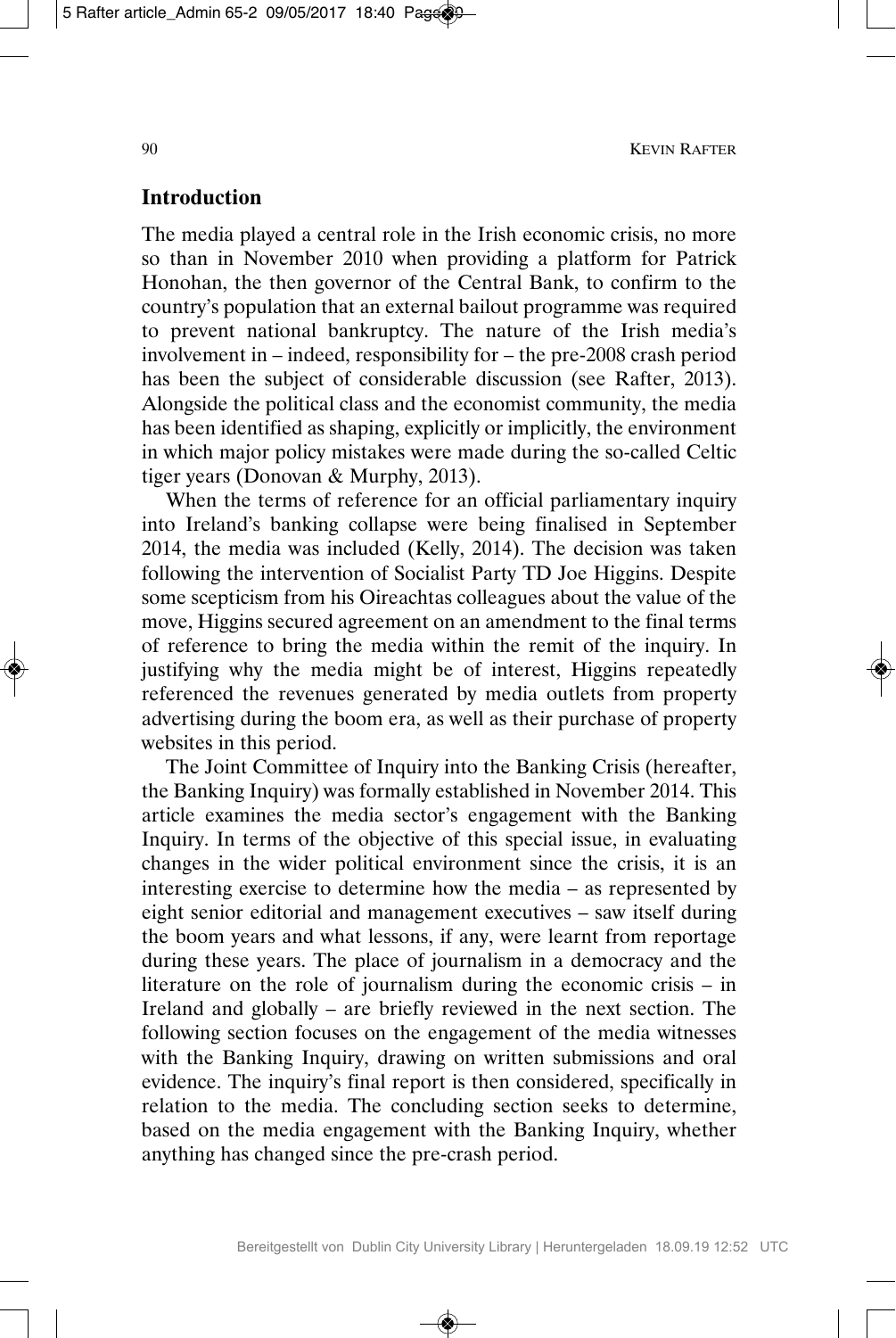## **The role of financial journalism**

Central to any consideration of the part played by the media in the economic crisis that engulfed Ireland is the issue of the media's function in society. For many scholars, the media has a core social responsibility irrespective of its profit orientation and its function in a competitive marketplace. Michael Schudson (2008, p. 26) forcefully argues that 'journalism does not produce democracy where democracy does not exists' but that journalism can help democracy to thrive. The achievement of such a benign outcome is based on the social responsibility of journalism, which features strongly in various attempts to codify media responsibilities and, specifically, what have been described as the principles of journalism. Numerous academics and practitioners have attempted to distil the professional work of journalists into codes or principles which capture the wider 'public service' contribution of journalism (Kovach & Rosenstiel, 2007; McQuail, 2003).

In a review of these different codes, Deuze (2005, pp. 447–50) set out five common principles, several of which assist in any consideration of the media's role in the economic crisis and also in determining the place of the media in wider societal and political reform. According to Deuze (2005), the media has, in the first instance, a watchdog role as the eyes and ears of the public in holding those in authority to account and in identifying wrongdoing. His four other principles are captured in journalists working to concepts of objectivity, fairness and impartiality; journalists having autonomy and independence in their work; the idea of immediacy in media work (quickness in getting news to the public); and universal acceptance of the need to adhere to agreed ethical codes.

Research on the role of journalism prior to the 2008 global economic crisis has largely focused on the absence of a critical mass of coverage relating to a possible economic crash (Tambini, 2010). Summing up this period, Manning (2013, p. 174), in blunt terms, pointed out that 'most financial journalists and most international news agencies simply failed to report much of the emerging evidence of the growing possibility of collapse'.

The reasons why this 'failure' took place are many and varied. According to some sources, insufficient editorial attention was paid to the significant developments in the global financial sector in the years leading up to 2008 (Starkman, 2009; Tett, 2009). Financial journalists undoubtedly struggled to understand the ever-increasing complexities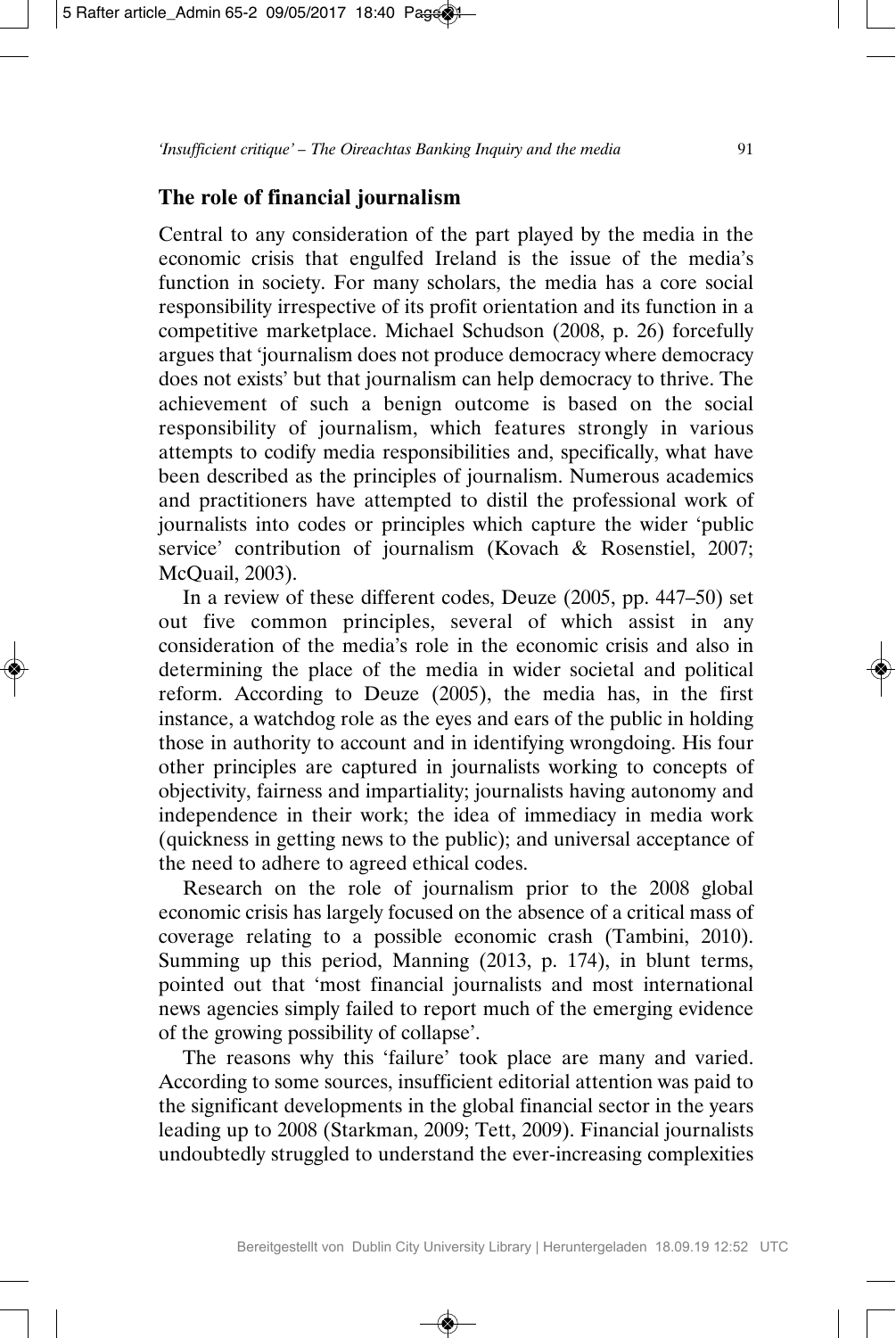of a global banking sector. An inability to unpick what was happening in the markets, and elsewhere in a globalising economy, was further compounded by a lack of skills and training among many financial reporters, who also operated in an environment marked by the growing influence of better-resourced corporate public relations (Davis, 2002; Doyle, 2006; Tambini, 2010). Newsroom cost-cutting has also been highlighted as impacting on the quality of reporting, allied with increased demands on journalists to file more stories due to the growth of digital platforms, which ultimately allow less time for indepth analysis and investigative reportage (Rafter & Dunne, 2016).

The relationship between journalists and their sources has featured strongly in numerous studies that have attempted to explain why journalism – and financial reporters, in particular – failed to forewarn about the economic crash in 2008 (Berry, 2012, 2016; Rafter, 2014). From the perspective of a journalist, there is always the need to locate a source to tell, explain or interpret any selected story. This gatekeeping role has been classified as one of the most important functions of the news media (Shoemaker & Vos, 2009). In fulfilling its role as the 'fourth estate', there is an expectation that the media will be detached from the state and will have 'some independence from agents of economic power' (Christians et al., 2009, p. 152).

A body of research has highlighted how the routine of journalism limits the range of news sources (Entman, 1993; Gans, 1980). With detailed and complex news stories, there is frequently little time for independent research. In addition, there is the reality of increased pressure for instant editorial decisions, especially with daily journalism. In a pressurised, time-limiting environment driven by the need for quick editorial decisions, there is pragmatic logic in turning to 'known' sources (Albaek, 2011). Yet providing the public with sources drawn from a narrow pool at the very least lessens debate. This problem is escalated for financial and business journalists, who tend to work in 'small exclusive circles' dominated by city/financial sources, or what has been labelled a 'closed elite discourse network' (Davis, 2000, p. 287). In this unequal relationship, however, power over information rests with the source, not the journalist.

Explaining why journalism failed to raise the alarm to the impending economic crisis in 2008 has been described as 'complicated' (Manning, 2013, p. 187). The answer lies in a combination of aforementioned issues, including too cozy source relations, inadequate training, and workplaces marked by ever-increasing output demands and ever-reducing resources. Alongside the wider international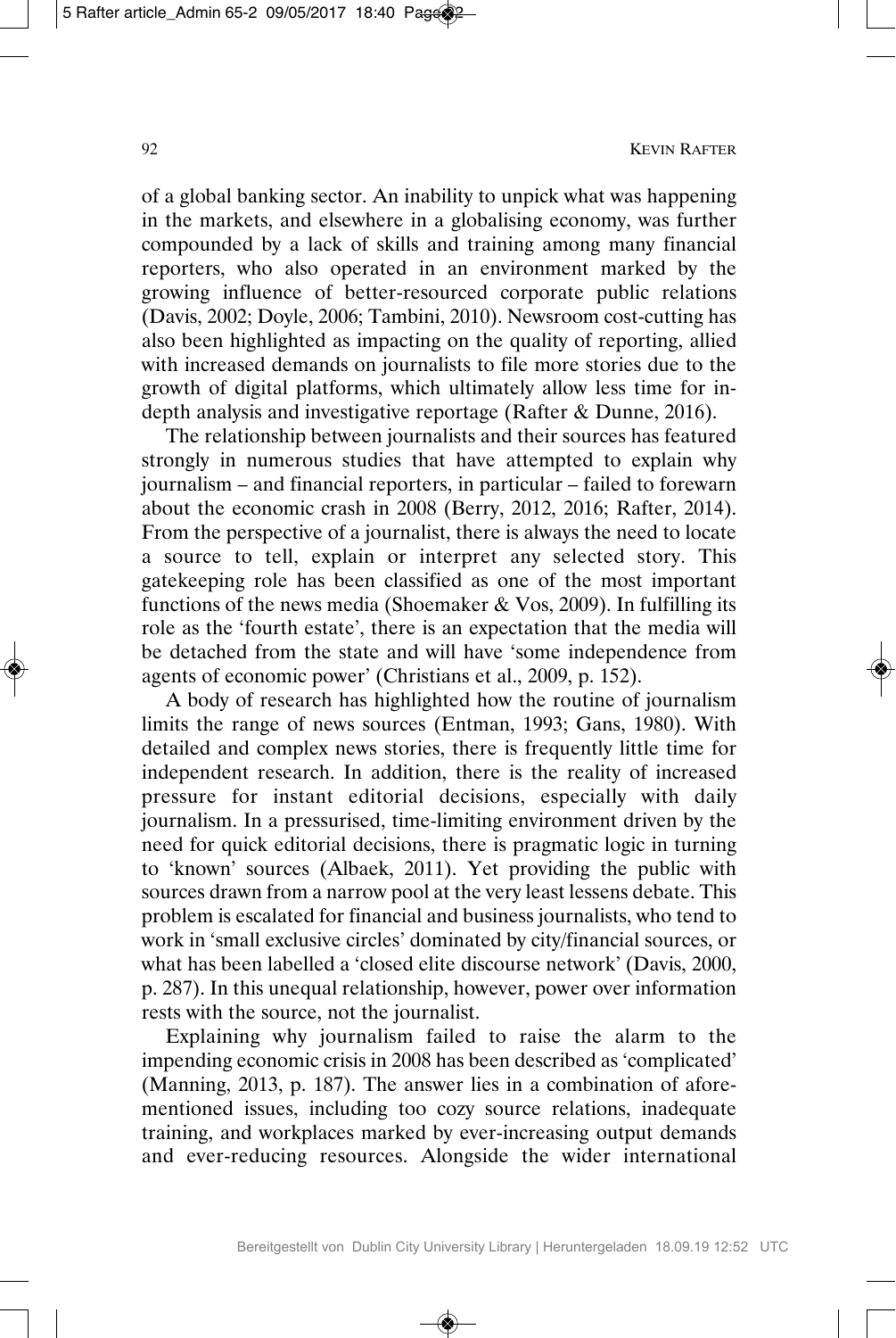literature on this topic, a number of studies have sought to examine the role of financial journalists in Ireland. By means of interviews with Irish financial journalists, Fahy et al. (2010) highlighted how soft news stories were used to gain access during the Celtic tiger era when financial reporters increasingly operated within elite-to-elite networks. In an analysis of media coverage of the property market boom years – using a keyword search – it was pointed out that the nascent housing bubble was under-reported and that a limited range of elite sources featured in newspaper and television coverage (Mercille, 2013). Source access at the outset of the Irish economic crisis in 2008 was the subject of a study that raised questions about the depth of democratic debate in the Irish media (Rafter, 2014). Coverage of the bank guarantee on two influential radio news programmes found those invited to discuss the policy decision and the unfolding crisis were primarily business journalists, pro-guarantee politicians and financial sector sources.

Beyond a specific focus on financial reporting, several studies of media coverage of Irish elections highlighted a drift in reportage in the boom years, particularly a decline in campaign coverage of substantive policy issues between the 2002 and 2007 general elections in all parts of the newspaper market (See Table 1). The results from content analysis studies shown in Table 1 also highlight how media coverage became significantly more policy-focused in the crisis election in 2011.

| Year | The Irish    | Irish       | Irish    | <i>Tabloid titles</i>                                                         |
|------|--------------|-------------|----------|-------------------------------------------------------------------------------|
|      | <i>Times</i> | Independent | Examiner |                                                                               |
| 2002 | 43.8         | 40.9        | 44.4     | 32.8 (The Herald)                                                             |
| 2007 | 30.7         | 24.3        | 32.7     | $21.6$ (The Herald);<br>$24.0$ (The Irish Sun);                               |
| 2011 | 57.4         | 51.7        | 53.5     | 24.6 (Irish Daily Star)<br>$48.9$ (The Irish Sun);<br>42.7 (Irish Daily Star) |

**Table 1: Newspaper coverage of policy in 2002, 2007 and 2011 general elections (as % of overall news coverage)**

*Source:* Derived from McMenamin et al. (2013).

The media's role in the Irish economic collapse also featured in several official studies, including the 2011 report by Peter Nyberg, a former senior official at the Ministry of Finance in Finland. Nyberg was the sole member of a commission of investigation established by the Irish government to examine the banking sector in Ireland. The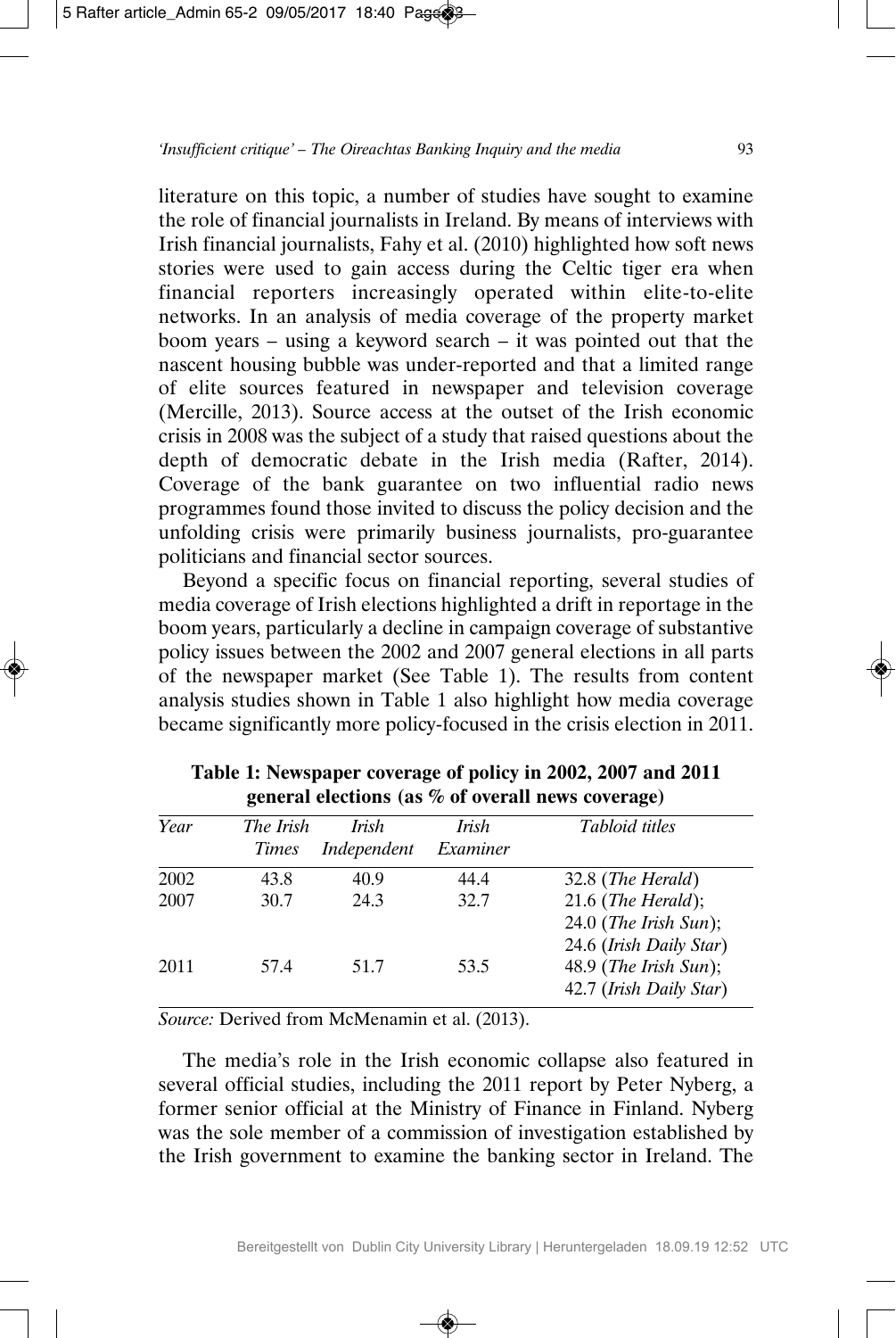Nyberg report outlined how a number of different factors could cause a systemic financial crisis, including 'media that are generally supportive of corporate and bank expansion, profit growth and risk taking while being dismissive of warnings of unsustainable developments' (Commission of Investigation into the Banking Sector In Ireland, 2011, p. 5). From this broad observation, the Nyberg report proceeded to reach several conclusions about the contribution of the media to the economic collapse, which are worthy of noting:

Public commentators with trusting audiences ('media') had a relatively large influence on how pre-crisis developments were perceived, discussed and acted upon. (p. 7)

The long upswing in the property market, accompanied by relentless media attention, eroded the risk awareness both of banks and their customers in Ireland. (p. ii)

much of the media enthusiastically supported households' preoccupation with property ownership. (p. 50)

There was a general belief among bankers and others in political, media and academic circles (including some very influential commentators) that there would be, at worst, a soft landing. (p. 90)

Anglo [Irish Bank] in particular was widely admired domestically and abroad, and lauded (by many investors, consultants, analysts, rating agencies and the media) as a role model for other Irish banks to emulate. (p. iii)

Despite these wide-ranging and authoritative statements, no actual evidence was presented in the Nyberg report to substantiate the claim that the media had played a supportive, rather than a challenging, role. As has been a widespread pattern in conclusions about the actual role of the Irish media sector – and journalistic coverage, in particular – no hard data were provided to support what may, or may not, have been accurate observations about boom period reporting.

A similar outcome emerged when Peter Nyberg gave evidence to the Banking Inquiry on 17 December 2014. He referenced his report's conclusion that the Irish media had 'reported positively on banks, the real estate market outlook and on everything which had to do with the so-called Irish tiger'. He noted public consumption of media reportage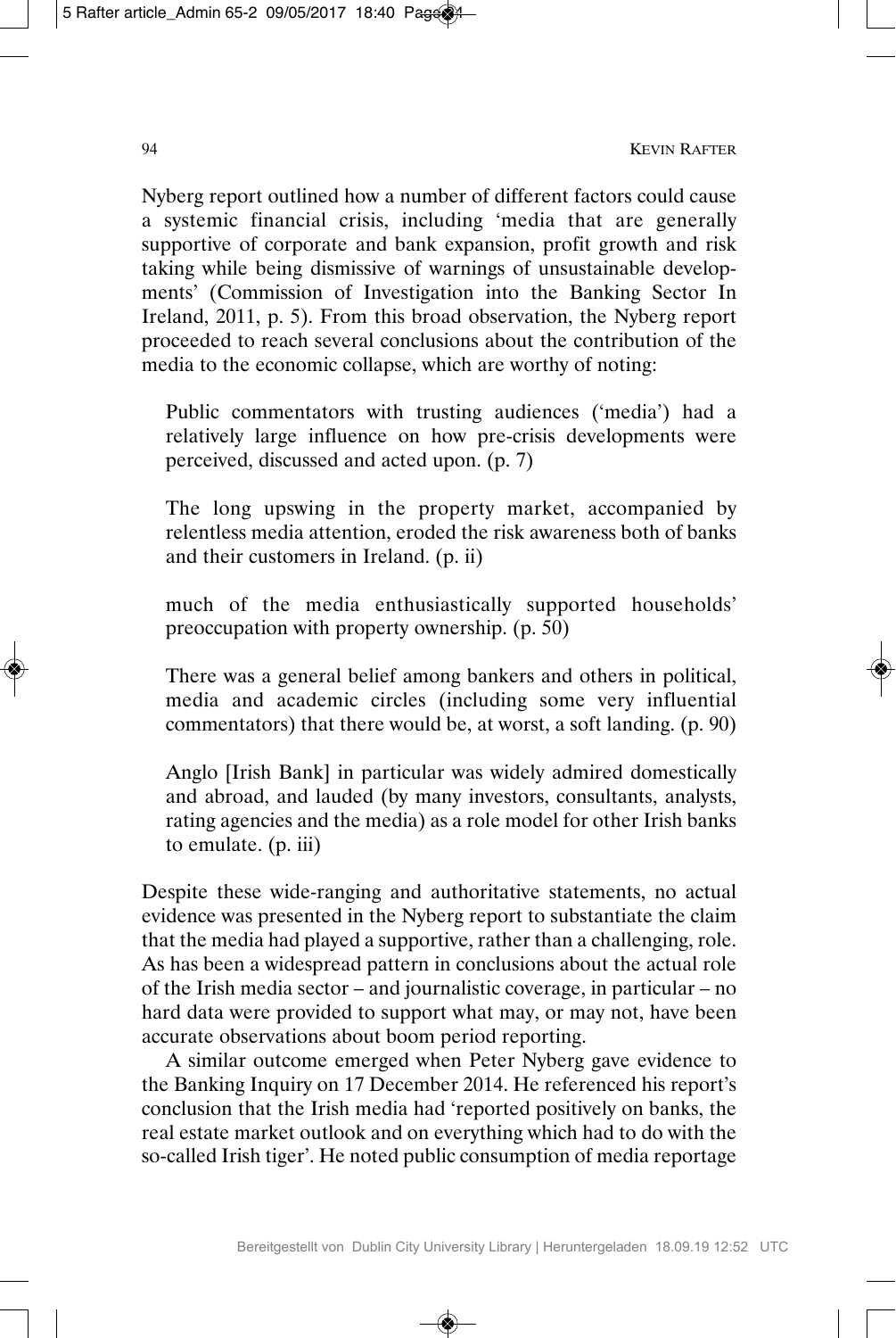of economic matters and how the framing of such reports can have an effect on the public. Crucially, however, when questioned by members of the Banking Inquiry, Nyberg accepted that his report did not examine the nature of these effects. He suggested the inquiry might want to undertake such an examination.

# **The Banking Inquiry**

After numerous delays and much debate about its remit, the Joint Committee of Inquiry into the Banking Crisis was formally established in November 2014. Holding both private and public sessions, the inquiry heard from 131 witnesses and dealt with a vast amount of documentation prior to issuing its final report on 27 January 2016.1 Under its establishing legislation – the Houses of the Oireachtas (Inquiries, Privileges and Procedures) Act, 2013 – the inquiry was tasked with examining the banking crisis generally, but it also had authority to focus on related issues from the timeframe of January 1992 to December 2013. Specifically, under its terms of reference, the inquiry was empowered to inquire into the reasons why:

Ireland experienced a systemic banking crisis, including the political, economic, social, cultural, financial and behavioral factors and policies which impacted on or contributed to the crisis, by investigating relevant matters relating to banking systems and practices, regulatory and supervisory systems and practices, crisis management systems, and policy responses and the preventative reforms implemented in the wake of the crisis.

In undertaking its work the Banking Inquiry examined a number of topics, including the 'role of the media' (Joint Committee of Inquiry into the Banking Crisis, 2014). In focusing on the media the inquiry sought information from 'Senior Editors, Board Members and Financial Controllers in media organisations'. As indicated in Table 2, the inquiry heard from eight senior media executives who held either commercial or editorial positions in four media organisations in Ireland during the period of the economic boom and subsequent collapse.

<sup>1</sup> The Banking Inquiry's final report contains three volumes: Volume  $1 -$  the main findings and recommendations; Volume 2 – how the inquiry was run; and Volume 3 – the documentary evidence relied upon in preparing the main report. All material is available at: https://inquiries.oireachtas.ie/banking/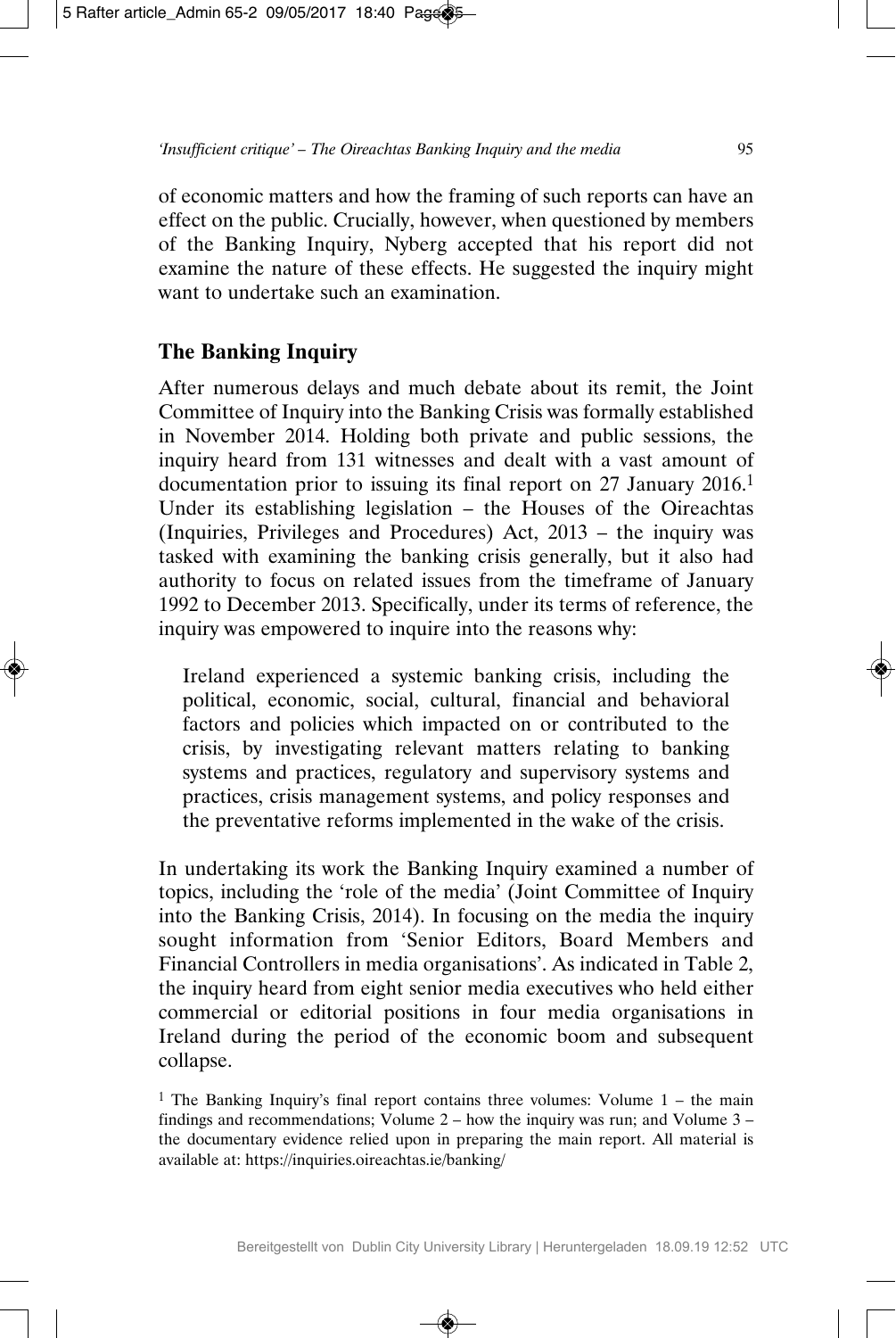| Media outlet           | Representative                     | Title                                               |
|------------------------|------------------------------------|-----------------------------------------------------|
| Irish Examiner         | Tom Murphy<br>Tim Vaughan          | Chief executive, 2002–10 & 2011–<br>Editor, 2001–16 |
| <i>The Irish Times</i> | Maeve Donovan<br>Geraldine Kennedy | Managing editor, 2002–10<br>Editor, 2002-11         |
| Irish Independent      | Michael Doorly                     | Finance director, Independent<br>Newspapers Ireland |
|                        | Gerry O'Regan                      | Editor, 2005–12                                     |
| <b>RTÉ</b>             | Ed Mulhall                         | Managing editor, news & current<br>affairs, 2002-12 |
|                        | Paul Mulligan                      | Head of operations                                  |

**Table 2: Media industry witnesses, Banking Inquiry**

In preparing to meet the inquiry members, the witnesses were specifically asked to address a number of issues, including their editorial policy on the economy and the property boom as well as the approach of their media organisation to reporting on these two intertwined policy areas. Each witness provided the inquiry with a short written statement prior to giving public evidence. The witness statements and transcripts of the evidence sessions were published on the inquiry's website. All of the inquiry's public meetings were broadcast live on Oireachtas TV.

A number of common responses emerged in both the written statements and public evidence, including a belief in editorial independence from commercial (and advertising) pressures and a consensus that alternative views were given space in editorial coverage during the boom years. Information on the value of property advertising was also provided to the inquiry. Moreover, in their contributions, the various media executives maintained that property advertising was not as important to overall revenue as sometimes represented.

The impact of the economic boom was evident in data for the *Irish Independent* and the *Sunday Independent* given in public evidence by Michael Doorly, who rejected the idea of an unhealthy dependence on revenue from the property sector during the boom years. The *Irish Independent* had two property-related supplements each week – a commercial property supplement, which appeared on Wednesday, and a residential property supplement, which appeared on Friday. In addition, the *Sunday Independent* also carried property advertising.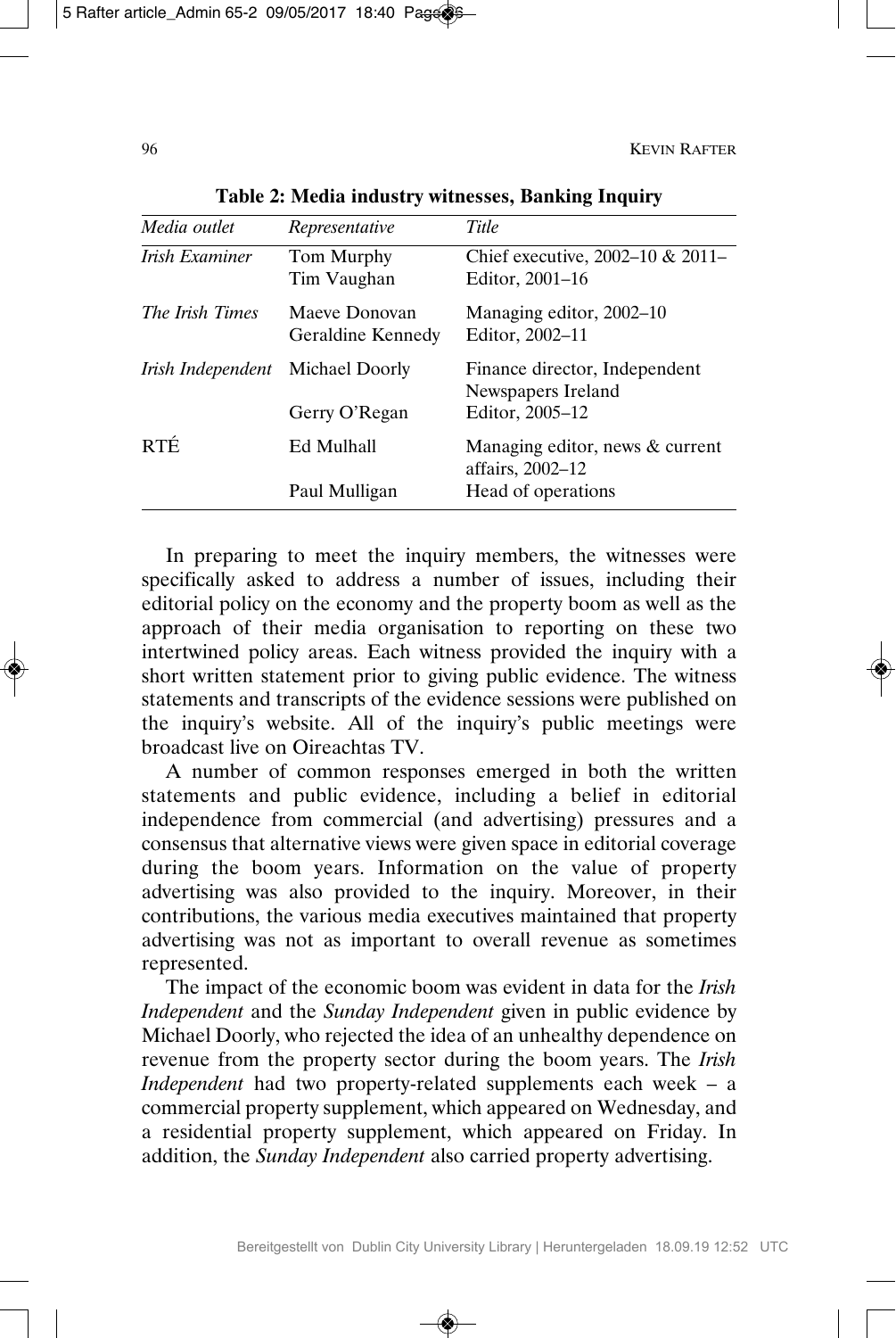For the *Irish Independent* and *Sunday Independent*, property-related advertising stream represented 14 per cent of advertising and 9 per cent of overall revenues (the latter peaking at 11 per cent in 2006/7). There was a flip in the core income sources between 2002 and 2007 (years for which data were provided at the inquiry), with revenue from advertising surpassing circulation sales revenues. In 2002 a total of 60 per cent of overall revenues came from advertising, with the remaining 40 per cent coming from circulation. Within five years, 66 per cent of overall revenues came from advertising, with 34 per cent coming from circulation. As Doorly told the inquiry:

From a relatively low base, property-related revenues in the *Irish Independent* and the *Sunday Independent* grew by a similar 13 per cent per annum, or a quantum of 89 per cent over the period. For reference purposes, it is worth noting that advertising of travel increased by 25 per cent per annum throughout this period, or a quantum of 153 per cent. Revenues from propertyrelated advertising represented an average of 14 per cent of total advertising income and accounted for just over 9 per cent of overall income – that is, income including both circulation sales and advertising revenues.2

The *Irish Examiner* introduced a weekend supplement with a property section in the mid 1980s. As the Irish economy improved, a separate, stand-alone supplement focused on residential property was introduced on Saturdays. A separate commercial property section was introduced on Thursdays from 2001. At the height of the property boom the Saturday residential supplement in the *Irish Examiner* carried between forty-eight to sixty-four pages (occasionally seventytwo pages). Moreover, in the 2002 to 2007 period approximately 7 per cent of total revenue at the *Irish Examiner* was derived from property advertising. *The Irish Times* had dedicated commercial (Wednesday) and residential (Thursday) sections during the week, and it also had property advertising in its weekend edition. At its peak, property revenue reached 17 per cent of the total revenue at the company, with property advertising revenues ranging from  $\text{\textsterling}10$  million in 2002 to  $\text{\textsterling}22$ million in 2006.

The inquiry also heard how RTÉ's advertising revenue grew significantly by 55 per cent during the period under review, with

<sup>2</sup> All quotes from media industry witnesses are taken from Joint Committee of Inquiry into the Banking Crisis (2016c).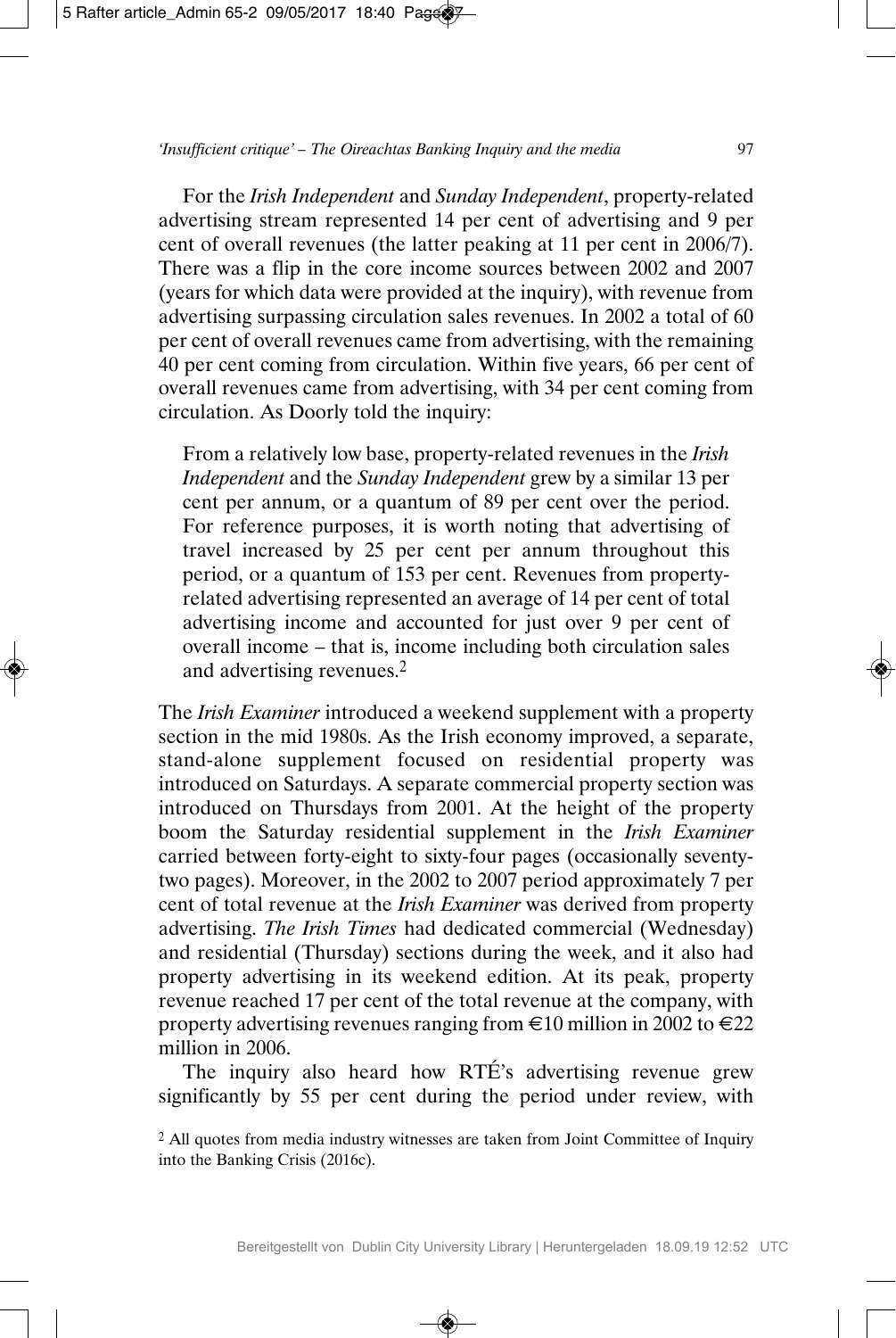television advertising revenue increasing by 60 per cent. Like their newspaper counterparts, the RTÉ witnesses downplayed the role of property advertising to the broadcaster's bottom line. Ed Mulhall argued that 'the degree to which broadcast media benefited any way directly from the property boom is certainly exaggerated'. Moreover, his colleague Paul Mulligan asserted:

Throughout that period, revenue from the property and financial sectors grew, yet the proportion and relative importance did not. Property advertising at its highest point reached 0.9 per cent of advertising revenue; at its lowest point it was 0.3 per cent. The total financial sector… accounted at the highest point for 4.6 per cent of RTÉ's revenue, but generally worked out at an average of just over 3 per cent of its total revenue.

There was strong rejection of any attempt to infer an influencing linkage between commercial and editorial functions in their respective media organisations. For example, Gerry O'Regan (*Irish Independent*) noted that 'the established policy and practice of strict separation of the editorial and advertising functions meant that I was solely responsible for editorial direction'. Tim Vaughan (*Irish Examiner*) said that 'there is a clear distinction between editorial and the sales functions of the newspaper'. Indeed, the editor of the *Irish Examiner* was explicit about the *raison d'être* of the newspaper's property supplement: 'It does not now, and never did, purport to provide commentary or opinion on the property market generally or to provide critical analysis of the Irish economy.'

The former editor of *The Irish Times* offered a more nuanced response on this issue. Questioned about the editorial–advertorial balance in the residential property supplement published with the Thursday edition of *The Irish Times*, Geraldine Kennedy observed that 'the same editorial standards applied in the property supplements as elsewhere in the newspaper. There was no trade-off between editorial and advertising.' Moreover, Kennedy asserted that 'the commercial policy of the newspaper never affected coverage in *The Irish Times.* I never kept anything out. I never stopped investigating anything that would hurt somebody on the board, on the trust or anything like that.'

Kennedy's commercial counterpart, Maeve Donovan, a former managing director of *The Irish Times*, explained how the relationship between editorial and commercial functions was set down in the newspaper's memorandum and articles of association: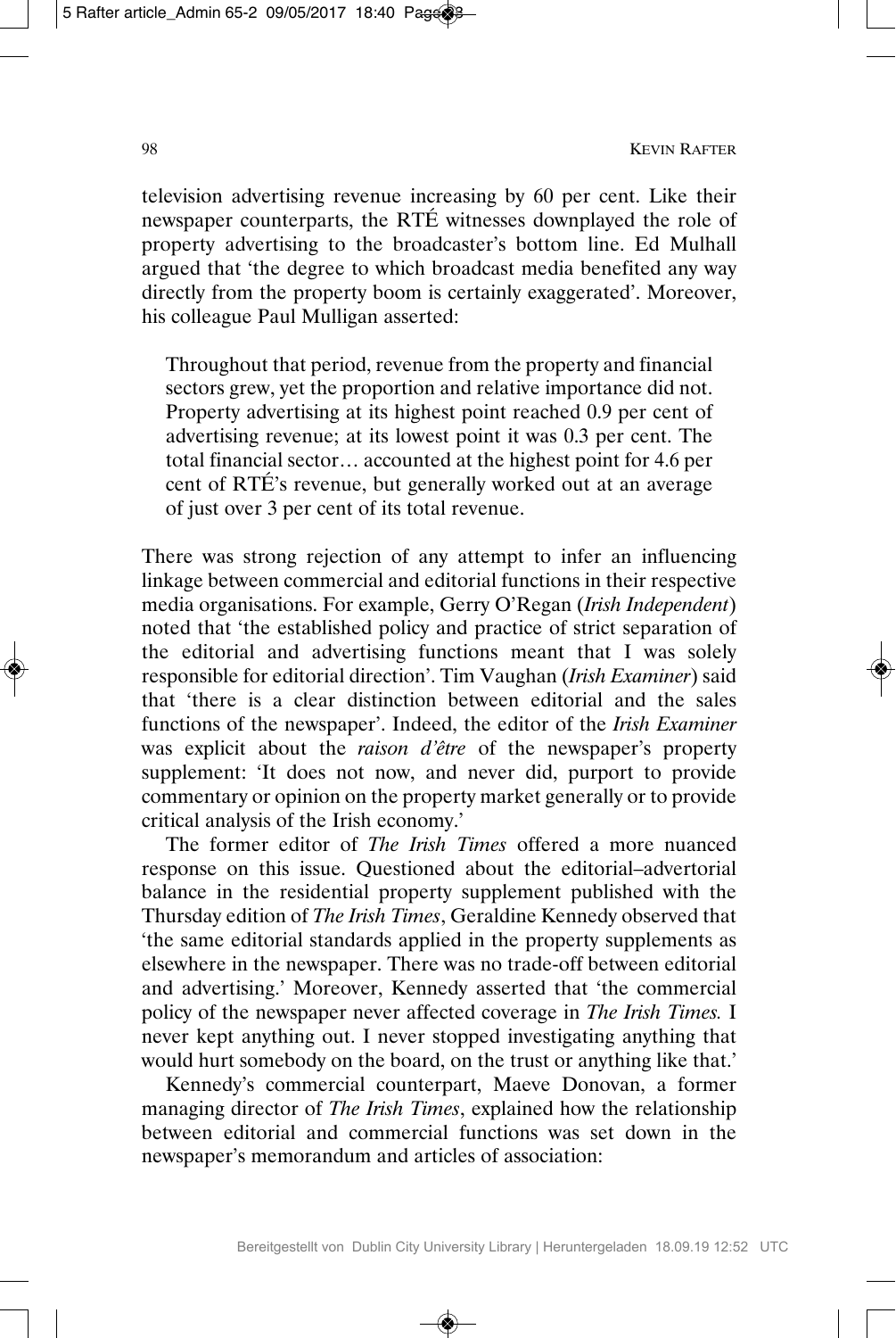It specifies that editorial content in the newspaper shall be 'free from any form of personal or party political, commercial, religious or other sectional control'. That separation is carefully maintained under the stewardship of both the trust and the board. This requirement of the company is deeply embedded in the company's culture.

From the perspective of RTÉ, Ed Mulhall was equally blunt about the relationship between the editorial and sales functions within the public broadcaster: 'In my experience as managing director of news and current affairs, there is none.' Mulhall went on to say that he had 'no recollection of any representations or even queries from the commercial side of RTÉ on an editorial matter and none concerning the subject matter of this inquiry'.

In terms of fuelling the property frenzy – and also any sense of responsibility for failing to warn about an impending crash – there was consensus among the eight media executives about the role the Irish media played in the economic crisis. In this regard, Gerry O'Regan asserted that 'there was no hidden agenda in the *Irish Independent*, to try and artificially bolster the property market for the period under review'. In a similar vein, Tim Vaughan outlined his disagreement with 'those who argue that the media played a key role in fuelling the boom by its failure to adequately critique the fundamental weaknesses of the Celtic tiger era'. Vaughan continued:

We endeavoured to ensure our reporting was accurate and reflected the facts. The newspaper reflected all shades of opinion during those years, including prominent warnings – going back to 1999 and throughout the Celtic tiger era that the property boom could not last forever… Had I or any of my colleagues in the *Irish Examiner* been able to access that critical information about the real state of our financial institutions in the years and months leading up to the bank guarantee I would have published it.

In defending her newspaper's editorial positioning, Geraldine Kennedy informed the inquiry how *The Irish Times* had been critical of both the establishment and operation of the Financial Regulator and the level of independence from the Central Bank. Moreover, Kennedy also argued that from 2003 onwards 'the newspaper was warning that trends in the mortgage market were a cause for concern'.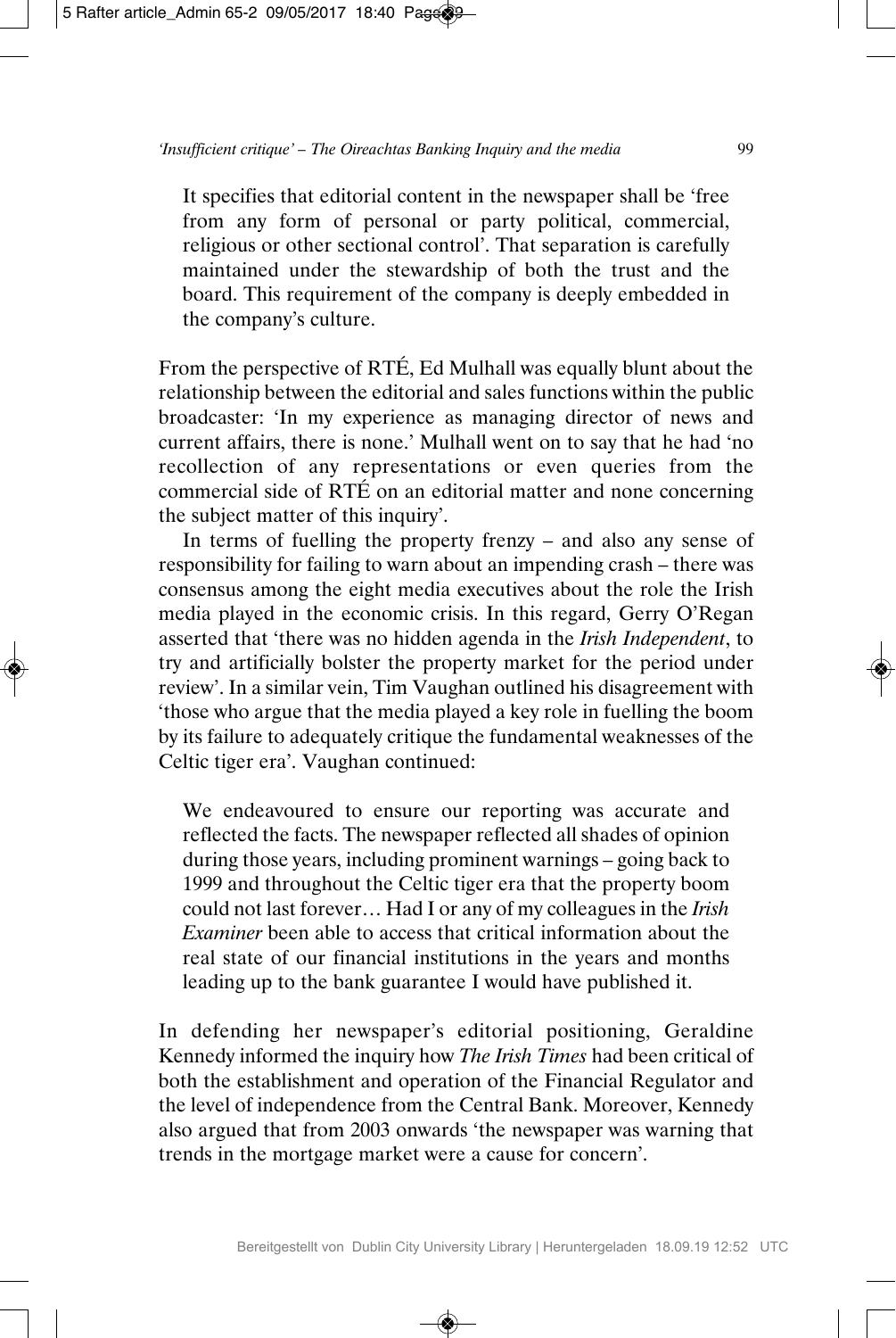The two RTÉ representatives were equally strident in defending the broadcaster's programming output on the property sector. They also rejected accusations that a singular, uncritical viewpoint dominated RTÉ's coverage. Ed Mulhall argued that 'the contrarian view' was given prominence and that 'some of our coverage was classed as being contrarian'. In a similar line of argument, Gerry O'Regan asserted the *Irish Independent* was 'willing and trying to embrace what was now a widening discussion about possible perils on the horizon'. In substantiating their arguments – and defending editorial records – there was repeated reference to individual programmes and individual writers who contributed to output over the 2002 to 2008 period: in the case of RTÉ, specific one-off programmes such as *Aftershock*; in the case of the *Irish Independent*, the recruitment of economic commentator David McWilliams as a columnist; and in the case of *The Irish Times*, the publication of articles from academic economist Morgan Kelly.

Overall, the various contributions highlighted how little regret existed about coverage in the boom years amongst the media executives who attended the Banking Inquiry. A good example came from Gerry O'Regan, who concluded that he had no regrets, adding, 'Obviously, in light of subsequent knowledge, one would have different areas of emphasis but unfortunately when one is dealing with a daily newspaper, one does not have subsequent knowledge.'

Indeed, when it came to accepting any responsibility of significance for the economic collapse, there was little willingness to assume a central role in the calamitous series of events that befell the Irish economy leading up to 2008. As Maeve Donovan noted, 'Did we have some role? Of course we had some role. I do not think we were a major cause of the property boom, no.' In a similar vein, Ed Mulhall observed, 'It is my personal view that RTÉ performed its public service role well in the period under discussion. Could we have done better? Of course we could.' Mulhall did, however, concede that there was a 'failure' to 'get at' what was 'happening within the banking sector'.

One note of difference from the consensus came from the editor of the *Irish Examiner* in relation to the nature of editorial coverage prior to 2008. Like his print and broadcast counterparts, Tim Vaughan noted in his written statement to the inquiry that the *Irish Examiner* published articles containing opinion contrary to the prevailing view of the property market. In his oral evidence, however, Vaughan softened this stance somewhat: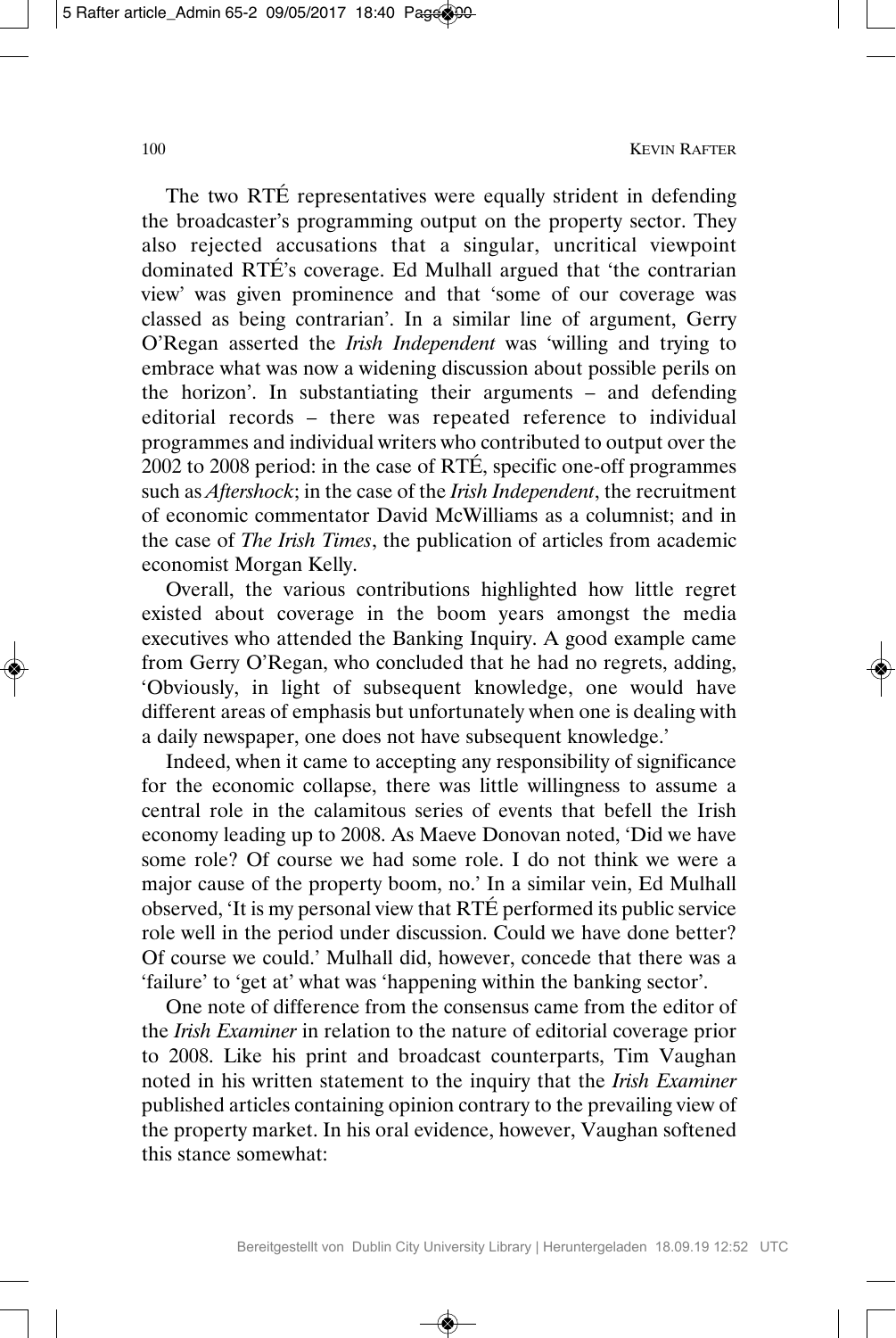Looking back, if I could do it again I would seek out more contrarian views – more dissenters – but the fact of the matter at the time is that they were not there. It never once happened that somebody had a valid viewpoint which was contrary to the prevailing mood and I refused them access to the newspaper. In fact, I would have welcomed it.

In terms of lessons learnt, Vaughan conceded that, following the economic crisis, greater efforts were now made to find alternative voices:

I acknowledge that there was insufficient critique of the constant claims that there would be no crash, that our 'economic miracle' would continue to be an example to the world, and that we should have more rigorously challenged the predictions of analysts and economists – including those who contributed to our newspaper – who had direct or indirect associations with financial institutions.

## **Banking Inquiry report**

The Banking Inquiry's final report (Volume 1) contained twenty-eight recommendations, none of which reference the media.3 Findings on the media appear in Chapters 3 and 4 in Volume 2, which deal with the role of the property sector in the crisis. Overall, however, the inquiry's final report only provides a cursory reference to the relationship between the property sector and the media, even admitting this lack of focus when stating that the relevant section in Chapter 3 would '*briefly* examine' [emphasis added] these relationships (Joint Committee of Inquiry into the Banking Crisis, 2016a, p. 87).

The section in Chapter 3 is covered in two pages and only references themes from the public hearings, including: property advertising was a considerable source of income for some media organisations; property advertisers did attempt to put pressure on *The Irish Times*; media outlets only occasionally featured contrarian views that might undermine the property sector; newspaper editors said in

<sup>3</sup> In its final report the Banking Inquiry referenced the media in relation to unauthorised publication of confidential documents. These disclosures were reported to An Garda Síochána as potential criminal offences. See Joint Committee of Inquiry into the Banking Crisis (2016b, p. 29).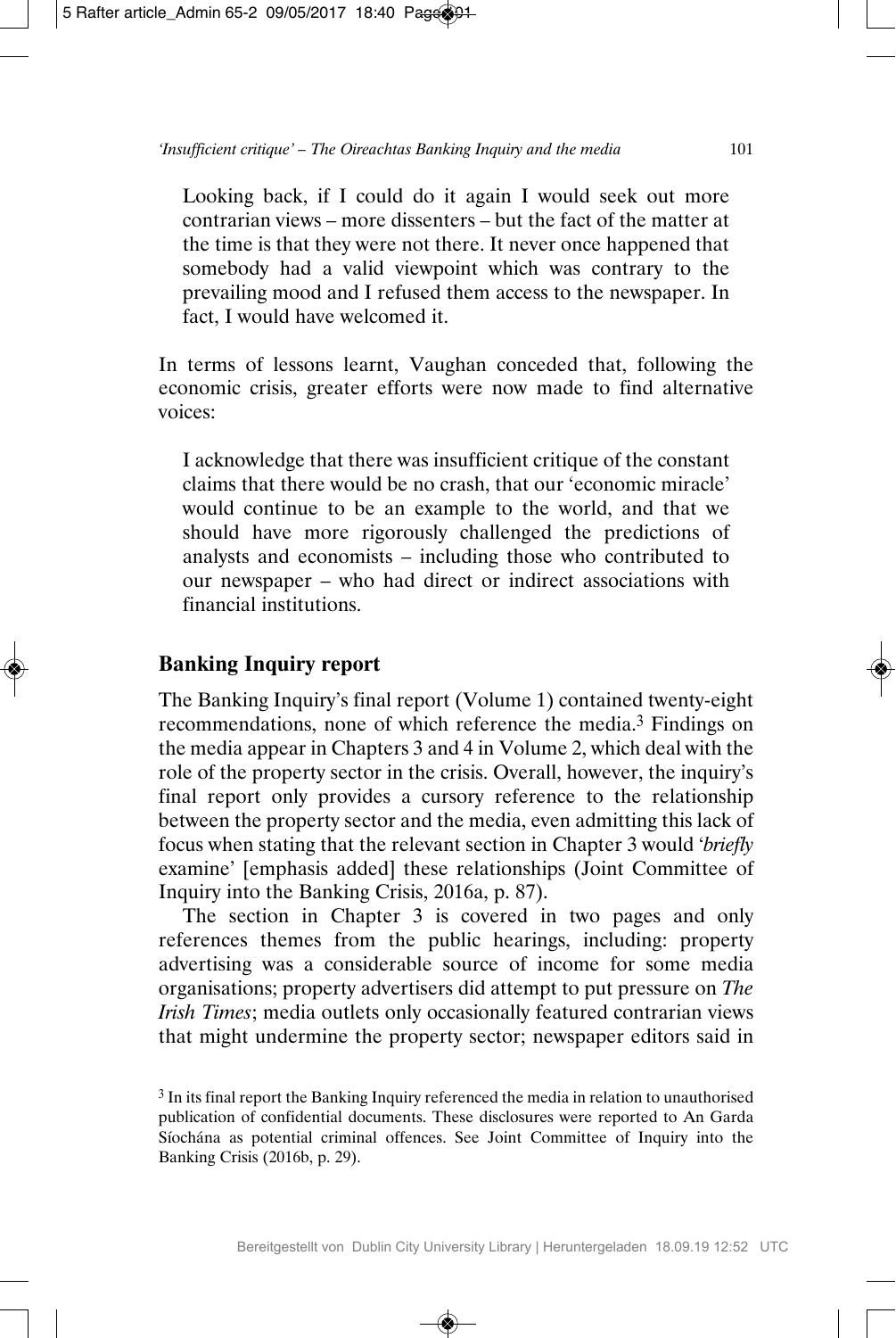their evidence, however, that their editorial policy had not been influenced (Joint Committee of Inquiry into the Banking Crisis, 2016a, p. 98).

These themes from the public hearing were also summarised in the inquiry's final report. They are listed in broad terms without any substantiating evidence presented. The highly generalised nature of 'findings' in relation to the media contained in Chapter 3 is encapsulated in the following passage:

Revenue from the property sector was a significant source of income for some media outlets, accounting for as much as 14% or 17% of all revenue for some newspapers. Editors denied that editorial independence was affected by their advertising relationship with the property sector. (Joint Committee of Inquiry into the Banking Crisis, 2016a, p. 98)

The inquiry did reference editorial coverage but added nothing of substance about the role of the media in challenging the consensus about the direction the Irish economy was taking, stating how 'notwithstanding the consensus view, it is notable that individual contrarian voices warned about strong credit growth and property price bubbles as early as 1998'.

Taking a lead from the argument offered by media executives when giving oral evidence, the inquiry report notes that 'some commentators were sufficiently prominent to receive attention in the wider media area or in financial circles'. The report mentions 'specific examples of these early warnings' in the print media in 1998, 2006 and 2007. But there is an absence of any significant contextualisation of these contributions and no depth is provided in a highly light-touch treatment of media coverage generally and, in particular, the evidence provided by the media witnesses (Joint Committee of Inquiry into the Banking Crisis, 2016a).

In advance of holding public hearings, the chairman of the Banking Inquiry, Ciaran Lynch, had promised that engagement with media representatives would focus on:

the role of the media during the property boom in the lead-in to the banking crisis and any changes in approach after the crisis. In particular, we will consider the role in mainstream media for scepticism about the sustainability of the housing boom or the strength of the broader economy; potential conflicts of interest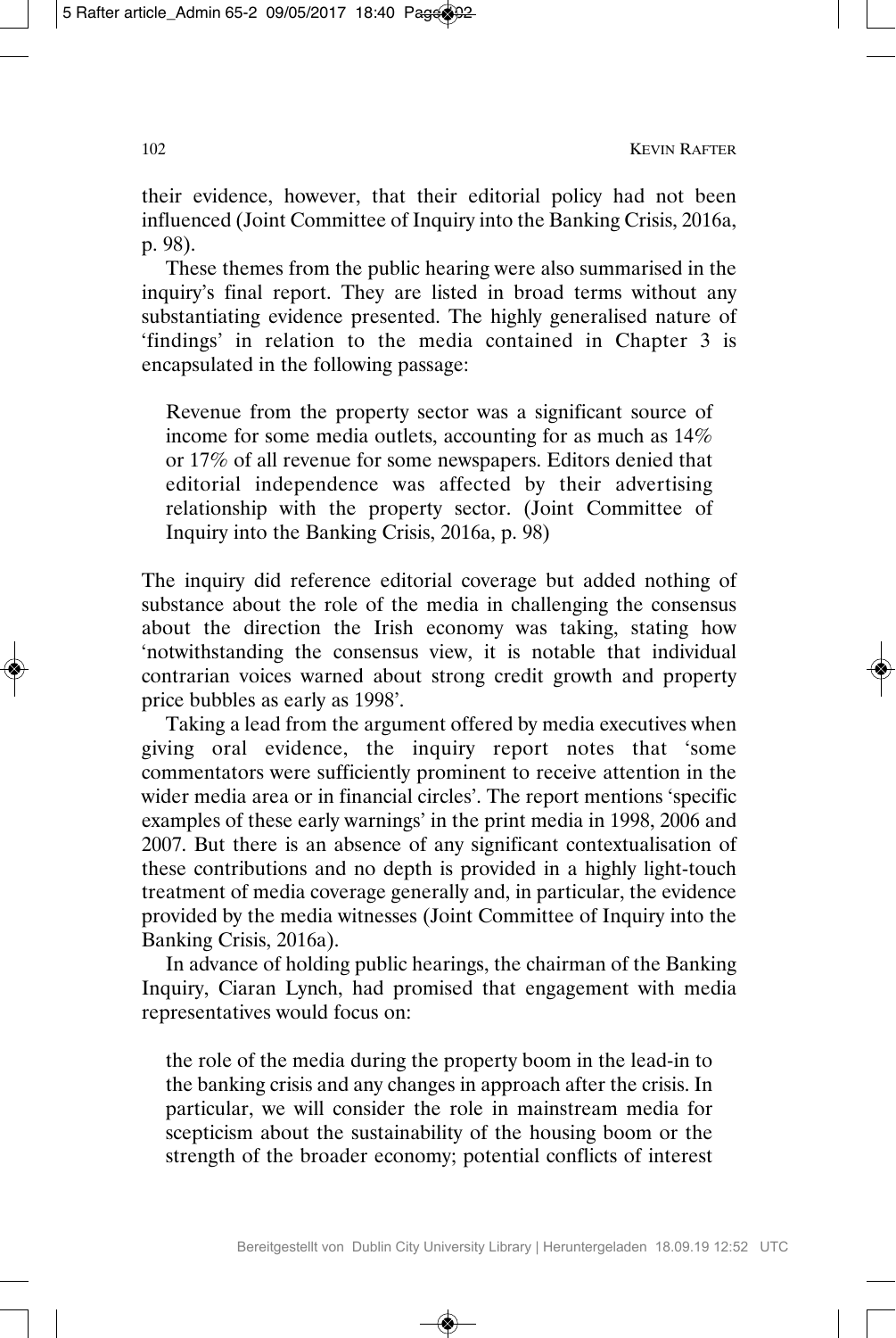among media organisations; the promotion of property ownership over other forms of tenure; and the prevailing view that there would be a soft landing. (Joint Committee of Inquiry into the Banking Crisis, 2015)

Many of these issues were touched upon in the questions put to the eight media executives who gave evidence at the Banking Inquiry. However, it is difficult to conclude that the issues were addressed in any real depth or in a manner that added to a deep understanding of the role of the media in the single biggest economic and financial calamity to hit the Irish state. The contents of the inquiry's final report add little to this understanding.

## **Conclusion**

Preparing a list of those responsible for the Irish economic collapse could easily draw on the actors included in the chapter titles of the aforementioned work by Donovan & Murphy (2013): the banks, the property market, financial regulation, politicians, economists and the media. A more expansive list might include the European Central Bank and the public itself. Determining the order of these various actors on a 'responsibility scale' is a more tasking exercise beyond the scope of this article. Nevertheless, assigning the same degree of blame to the media as to those directly involved in policy formation, decisionmaking and sectoral oversight appears a faulty value judgement. Other sectors and professions – expected to know and understand much more about what was actually happening – have sidestepped responsibility. For example, in offering an explanation to the Banking Inquiry as to why members of the economist community did not foresee the end of Ireland's boom, Phillip Lane – then an academic who was subsequently appointed Central Bank Governor – observed that, 'the data we see as academics come with a lag'. In addressing a similar theme, Geraldine Kennedy expanded on the role of the media vis-à-vis other regulatory authorities and the limited ability of journalists to uncover wrongdoing or poor administrative practices:

I do not know what we could have done differently to put ourselves in the position to predict the magnitude of the fall. We reported the news forensically. We challenged the consensus and canvassed all views and published them. The media, as always, were reliant on reporting the views of the specialists, be they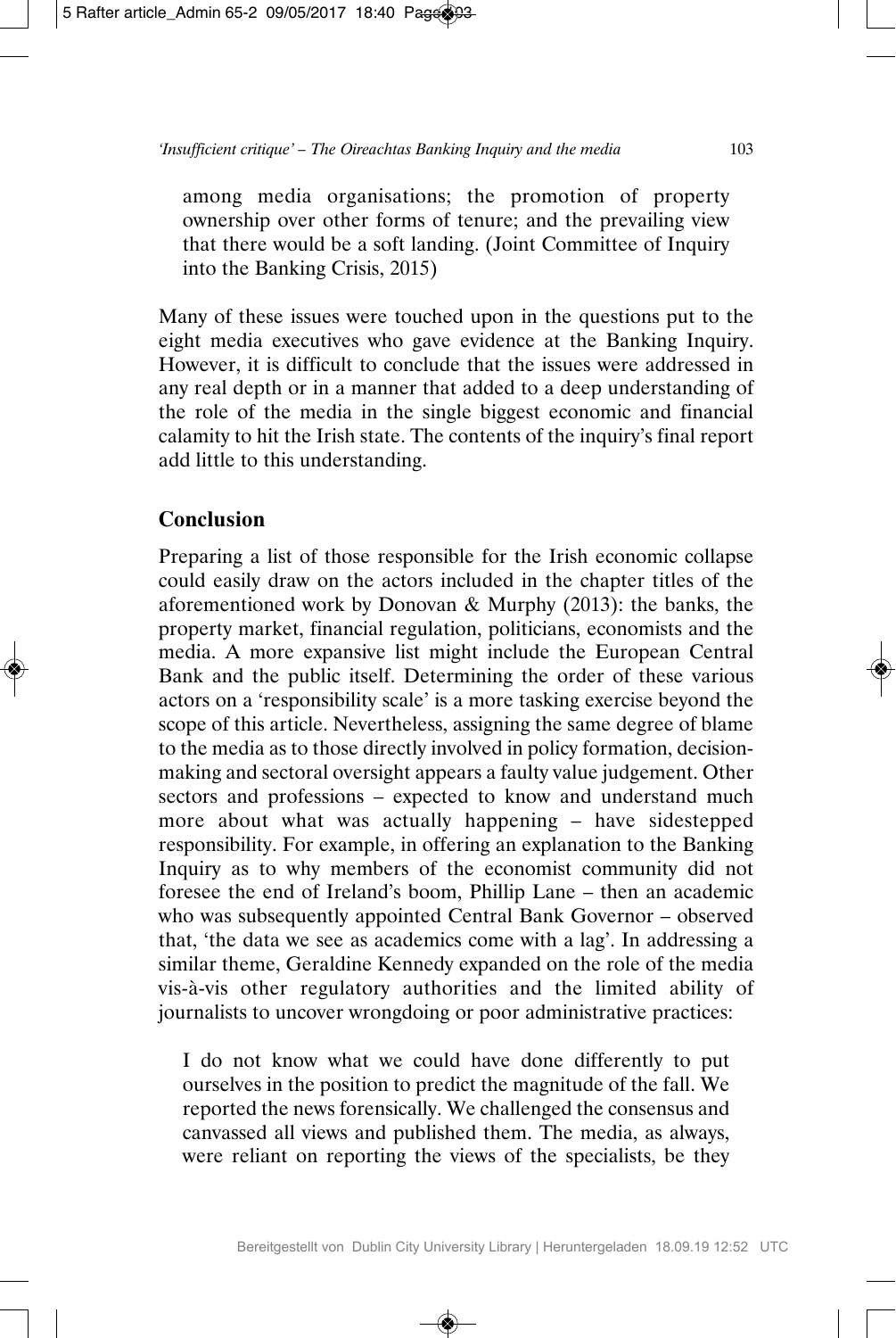Government, the Central Bank, the Financial Regulator or the profession of economists. Journalists were less well-placed than others to make an accurate assessment.

In their influential work on media systems, Hallin & Mancini (2004, p. 8) argue that 'one cannot understand the news media without understanding the nature of the state, the system of political parties, the patterns of relations between economic and political interests, and the development of civil society'. In this societal landscape the news media is a full participant in public life. Returning to the codification of media functions discussed previously – and specifically Deuze's (2005) five functions of journalism – it is possible to conclude that the participation of the news media is most important in providing impartial and fair information to the public and, crucially, allowing for informed decision-making by voters at election times. Moreover, where those in power take decisions that are contrary to the public interest, the participation of the news media as 'watchdog' becomes important to a functioning democracy.

Set against both these functions – information provider and watchdog – the following question emerges: did the Irish media adequately fulfil its role in relation to the economic boom and bust period? The Banking Inquiry took on this task in essentially attempting to answer why the media did not offer more critical reportage of the boom. The nature of the financial journalism and how the media covered key economic events left much to be desired in the years before 2008, not just in Ireland but also internationally. The Irish media – like counterparts elsewhere – should have done a better job but the degree to which the media was at fault is still a matter of contention. Regrettably, the Banking Inquiry did not really assist in advancing an understanding of the job undertaken by the Irish media in the pre-2007 period. More work is still required to adequately judge the performance of the media in providing sufficient information to the public, and also in its role in holding to account policymakers in the governmental and corporate areas.

In terms of how the media – and, more correctly, media coverage – has been impacted by the economic crisis, a number of themes can be identified from the Banking Inquiry. None offers a great deal of solace that real lessons have been learned from the crisis period. First, one of the hallmarks of the Banking Inquiry's engagement with the representatives of four media groups in attendance was the lack of factual evidence in the line of questioning from members and also in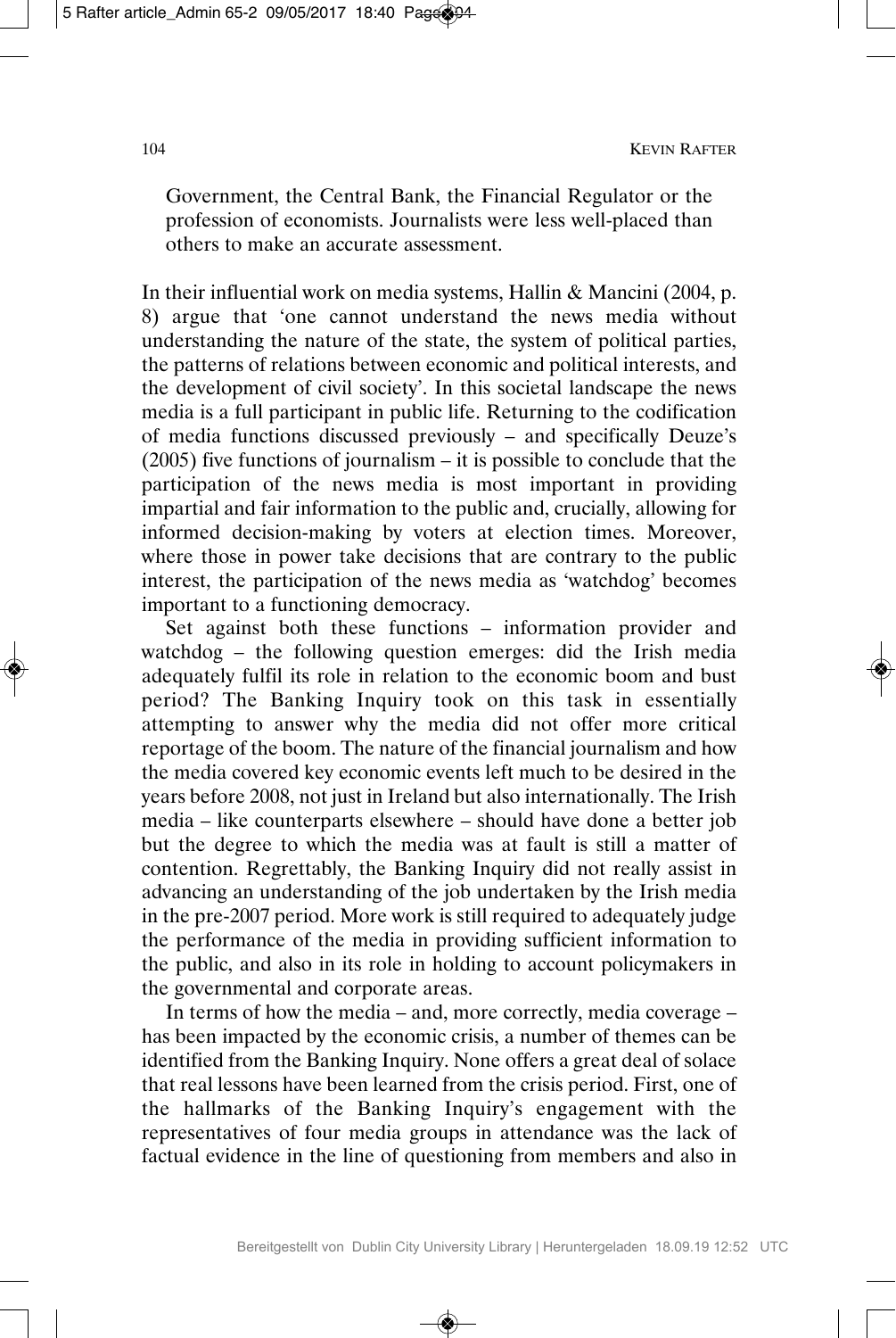the responses from the media witnesses. This absence of factual evidence meant the Oireachtas hearings added little beyond some detail on property advertising revenues to our understanding of the role the media played in the pre-2008 period. There was a lack of depth in questioning, coupled with an absence of substance in the answers. It might have been thought – naively, perhaps – that a desire for factual evidence would have been elevated in the post-2008 period. The reality would seem otherwise.

Second, there was no real sense of the media learning from the economic collapse beyond some broad generalisations offered by those attending the inquiry. Not to doubt those who gave evidence, as some lessons may have been taken on board, but from a reading of the inquiry transcripts there is little evidence of a willingness to engage in serious reflection. The Irish media has never displayed any great interest in self-examination so, in the latter regard, the engagement with the Oireachtas committee was a missed opportunity. From the work of the Banking Inquiry, we know the media executives involved believe more should have been done to challenge those in positions of authority, and more alternative voices should have been given editorial space. Disappointingly, however, there was no substantial debate about the role of the media in society or the contribution expected of journalism in a democracy.

#### **References**

- Albaek, E. (2011). The interaction between experts and journalists in news journalism. *Journalism, 12* (3), 325–48.
- Berry, M. (2012). The *Today* programme and the banking crisis. *Journalism, 14* (2), 1–18.
- Berry, M. (2016). No alternative to austerity: How BBC broadcast news reported the deficit debate. *Media, Culture & Society, 38* (6), 1–20.
- Christians, C. G., Glasser, T. L., McQuail, D., Nordenstreng, K., & White, R. A. (2009). *Normative theories of the media journalism in democratic societies*. Urbana and Chicago: University of Illinois Press.
- Commission of Investigation into the Banking Sector in Ireland. (2011). *Misjudging risk: Causes of the systemic banking crisis in Ireland. Report of the Commission of Investigation into the Banking Sector in Ireland.* Dublin: The Stationery Office.
- Davis, A. (2000). Public relations, business news and the reproduction of corporate elite power*. Journalism, 1* (3), 282–304.
- Deuze, M. (2005). What is journalism? Professional identity and ideology of journalists reconsidered. *Journalism, 6* (4), 442–64.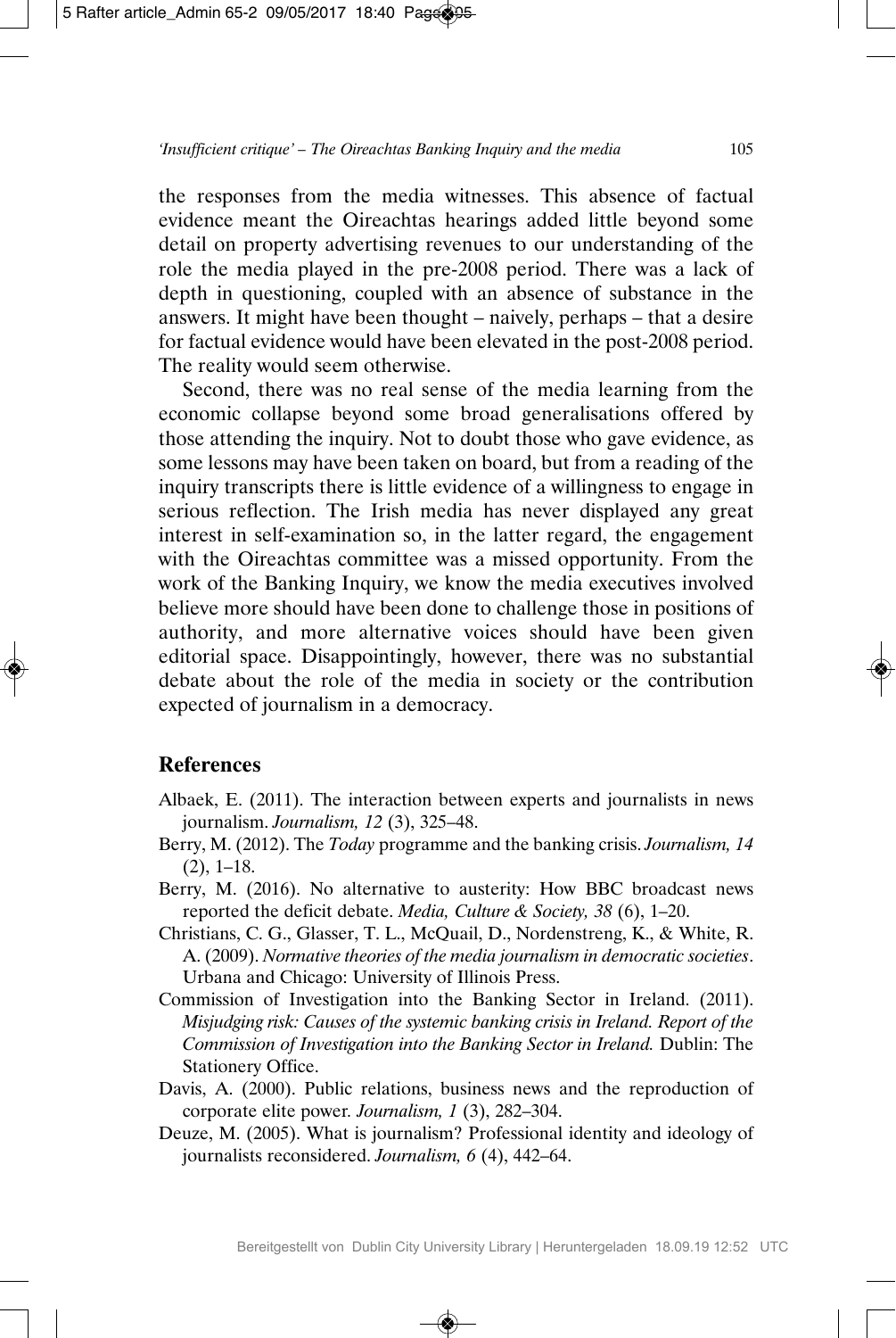- Donovan, D., & Murphy, A. E. (2013). *The fall of the Celtic tiger: Ireland and the euro debt crisis.* Oxford: Oxford University Press.
- Doyle, G. (2006). Financial news journalism: A post-Enron analysis of approaches towards economic and financial news production in the UK. *Journalism, 7* (4), 433–52.
- Entman, R. (1993). Framing: Toward clarification of a fractured paradigm. *Journal of Communication, 43* (4), 51–8.
- Fahy, D., O'Brien, M., & Poti, V. (2010). From boom to bust: A post-Celtic tiger analysis of the norms, values and roles of Irish financial journalists. *Irish Communications Review, 12*, 5–20.
- Gans, H. (1980). *Deciding what's news. A study of CBS Evening News, NBC Nightly News, Newsweek and Time*. New York: Vintage.
- Hallin, D. C., & Mancini, P. (2004). *Comparing media systems: Three models of media and politics.* Cambridge: Cambridge University Press.
- Joint Committee of Inquiry into the Banking Crisis. (2014). *Terms of reference for the Banking Inquiry.* Retrieved from https://inquiries.oireachtas.ie/ banking/about-the-inquiry/terms-of-reference/ [4 April 2017].
- Joint Committee of Inquiry into the Banking Crisis. (2015). *Banking Inquiry to hold media module hearings next week* [press release]. Retrieved from https://inquiries.oireachtas.ie/banking/banking-inquiry-to-hold-mediamodule-hearings-next-week/ [4 April 2017].
- Joint Committee of Inquiry into the Banking Crisis. (2016a). *Report of the Joint Committee of Inquiry into the Banking Crisis. Volume 1: Report.* Retrieved from https://inquiries.oireachtas.ie/banking/volume-1-report/contents/ [4 April 2017].
- Joint Committee of Inquiry into the Banking Crisis. (2016b). *Report of the Joint Committee of Inquiry into the Banking Crisis. Volume 2: Inquiry framework.* Retrieved from https://inquiries.oireachtas.ie/banking/volume-2-inquiry-framework/contents/ [4 April 2017].
- Joint Committee of Inquiry into the Banking Crisis. (2016c). *Report of the Joint Committee of Inquiry into the Banking Crisis. Volume 3: Evidence.* Retrieved from https://inquiries.oireachtas.ie/banking/hearings-evidence/ [4 April 2017].
- Kelly, F. (2014, September 24). Editors and media executives may face banking inquiry. *The Irish Times*.
- Kovach, B., & Rosenstiel, T. (2007). *The elements of journalism: What newspeople should know and the public should expect* (1st rev. ed). New York: Three Rivers Press.
- Manning, P. (2013). Financial journalism, news sources and the banking crisis. *Journalism, 14* (2), 173–89.
- McMenamin, I., Flynn, R., O'Malley, E., & Rafter, K. (2013). Commercialism and election framing: A content analysis of twelve newspapers in the 2011 Irish general election. *International Journal of Press/Politics, 18* (2), 167–87.
- McQuail, D. (2003). *Media accountability and freedom of publication.* Oxford: Oxford University Press.